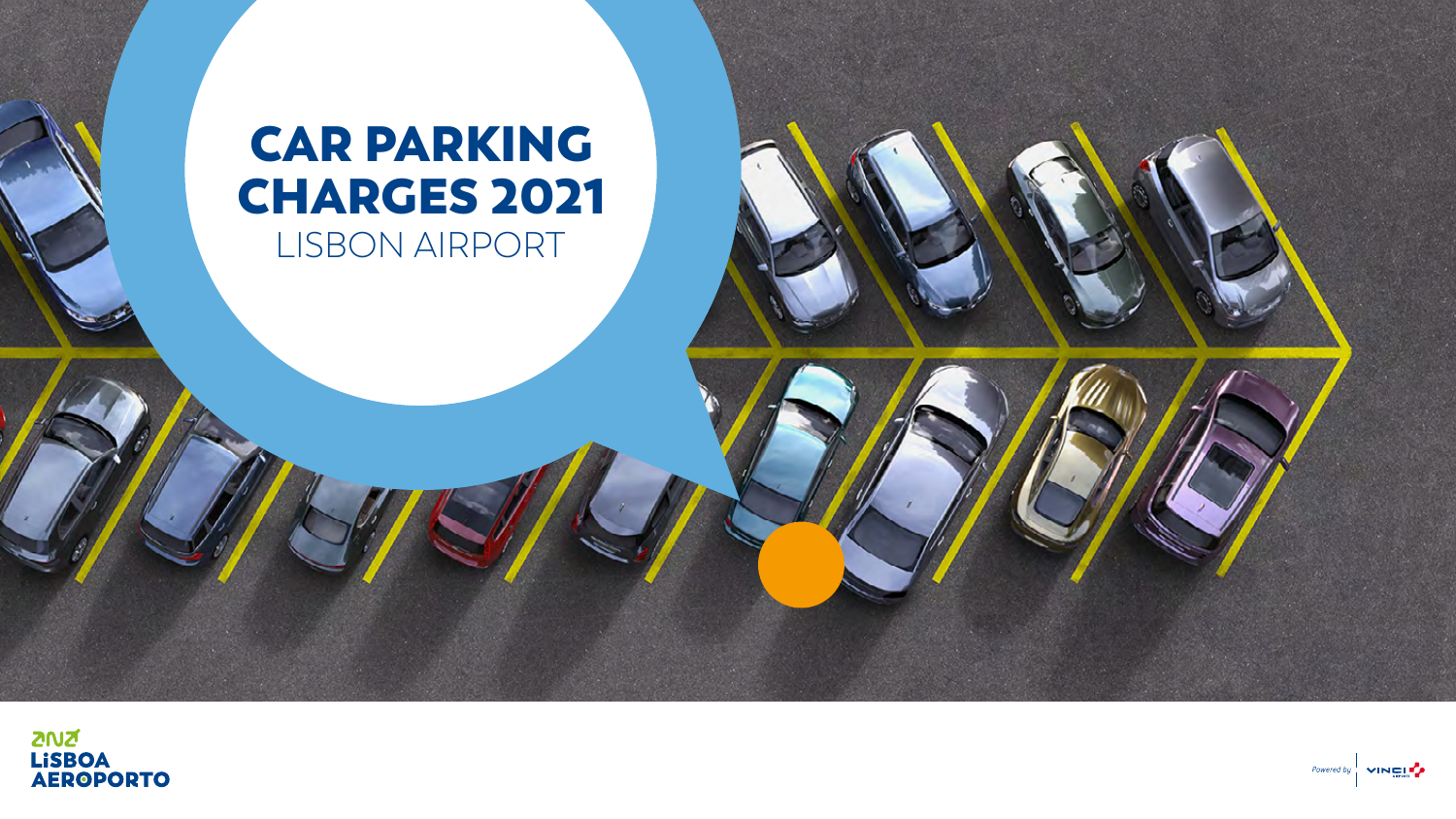| <b>COUNTER</b>                | <b>Car Park</b><br>Product | P1<br>Premium       | <b>P2</b>             | P3                    | <b>P6</b>             | <b>P</b> Cargo        | <b>P</b> Nora         | P 124/125           | <b>P BUS</b>                    |
|-------------------------------|----------------------------|---------------------|-----------------------|-----------------------|-----------------------|-----------------------|-----------------------|---------------------|---------------------------------|
|                               | Segment<br>Charge          | Rotation<br>Counter | Rot/Permit<br>Counter | Rot/Permit<br>Counter | Rot/Permit<br>Counter | Rot/Permit<br>Counter | Rot/Permit<br>Counter | Rotation<br>Counter | <b>BUST</b><br>ShuttlesShuttles |
| First Unit of 15 minutes      |                            | 1,20                | 0,95                  | 0,85                  | 0,90                  | 0,70                  | 0,30                  | 0,70                | 0,60                            |
| Remaining Units of 15 minutes |                            | 0,95                | 0,90                  | 0,85                  | 0,90                  | 0,60                  | 0,50                  | 0,70                | 0,60                            |
| Maximum daily                 |                            | 47,00               | 26,00                 | 15,00                 | 17,90                 | 12,00                 | 7,00                  | 18,90               |                                 |

| ONLINE BOOKING                        | <b>P1</b><br>Premium | <b>P2</b><br>Executive | $P3(*)$<br>Low Cost | P <sub>3</sub><br>Low Cost Plus | <b>P6</b><br>Classic |
|---------------------------------------|----------------------|------------------------|---------------------|---------------------------------|----------------------|
|                                       | Rotation<br>Net      | Net                    | Net                 | Net                             | Net                  |
| Maximum daily (**)                    | 35,25                | 19,50                  | 5,00                | 10,90                           | 13,40                |
| (*) - Limited number of reservations. |                      |                        |                     |                                 | Euros VAT Incl.      |

 $(**)$  - After the daily rate, for each hour, is charged the sum of the 15min periods of the first hour of rotation.

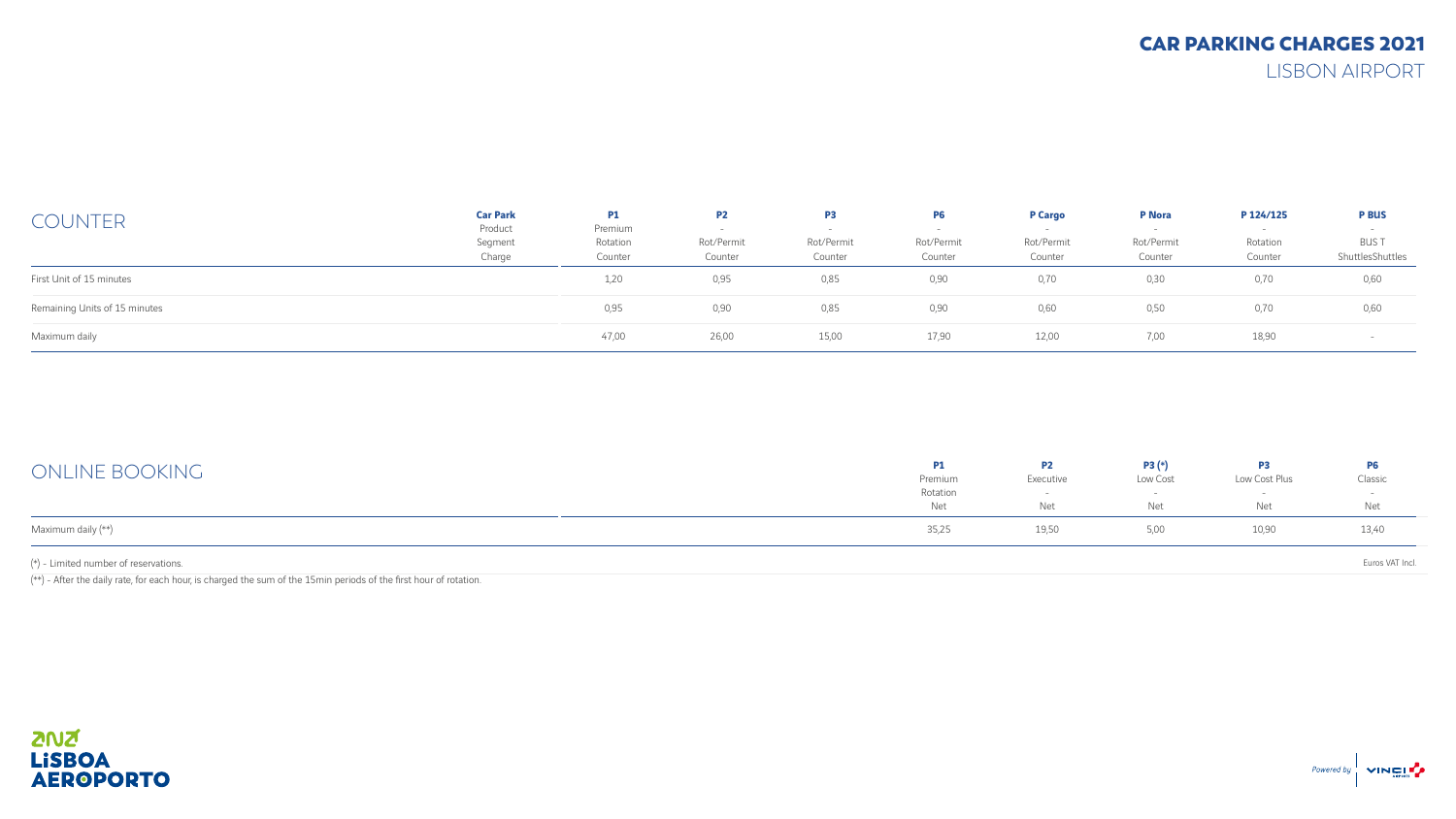#### PASSENGER DROP OFF PARK ROTATION

| $\sqrt{2}$                                   | <b>Car Park</b> | <b>Kiss &amp; Fly</b>                         |       | P <sub>8</sub>                                |       |  |  |
|----------------------------------------------|-----------------|-----------------------------------------------|-------|-----------------------------------------------|-------|--|--|
| 0-10 minutes                                 |                 | Duration of stay until 2nd entry (24H period) | 0,00  | Duration of stay until 4th entry (24H period) | 0,00  |  |  |
| 20 minutes                                   |                 |                                               | 3,00  |                                               | 2,40  |  |  |
| 30 minutes                                   |                 | €1.00 per 5 min. period                       | 7,00  | 0,80 € per 5 min. period                      | 5,60  |  |  |
| 40 minutes                                   |                 | after the 10 free min.                        | 11,00 | after the 10 free min.                        | 8,80  |  |  |
| 50 minutes                                   |                 | and €2.00 for every 5 min.                    | 15,00 | and 1,60 € for every 5 min.                   | 12,00 |  |  |
| 60 minutes                                   |                 | over the 15 min.                              | 19,00 | over the 15 min.                              | 15,20 |  |  |
| After 1st Hour - each fraction of 15 minutes |                 |                                               | 6,00  |                                               | 4,80  |  |  |
| 0-10 minutes                                 |                 |                                               | 2,00  |                                               | 1,60  |  |  |
| 20 minutes                                   |                 |                                               | 6,00  |                                               | 4,80  |  |  |
| 30 minutes                                   |                 | After the 3rd entry                           | 8,00  | After the 5th entry                           | 6,40  |  |  |
| 40 minutes                                   |                 | (24H period)                                  | 12,00 | (24H period)                                  | 9,60  |  |  |
| 50 minutes                                   |                 | 2,00 € per 5 min. period                      | 16,00 | 1,60 € per 5 min. period                      | 12,80 |  |  |
| 60 minutes                                   |                 |                                               | 24,00 |                                               | 19,20 |  |  |
| After 1st Hour - each fraction of 15 minutes |                 |                                               | 6,00  |                                               | 4,80  |  |  |

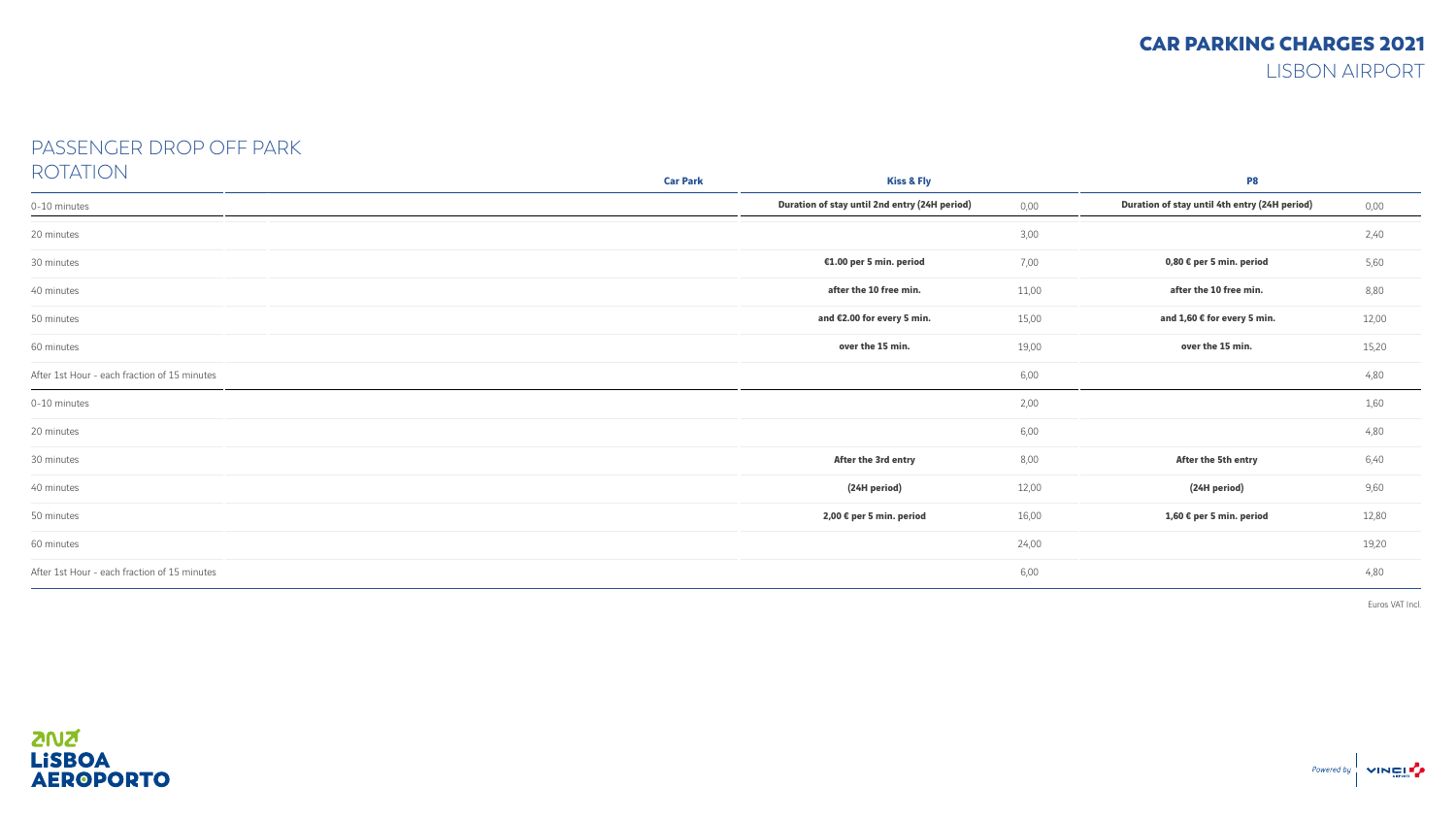| <b>PERMITS</b>                     |         | <b>Car Park</b><br>Product<br>Segment<br>Charge | <b>P1</b><br>Premium<br>Rotation<br>Counter | P <sub>2</sub><br>Rot/Permit<br>Counter | P <sub>3</sub><br>Rot/Permit<br>Counter | <b>P4</b><br><b>COL</b><br>Permits<br>Counter | <b>P5</b><br>$\sim$<br>Permits<br>Counter | <b>P6</b><br>$\overline{a}$<br>Rot/Permit<br>Counter | P7<br>Carsharing<br>Permits<br>Counter | <b>P</b> Cargo<br>$\sim$<br>Permits<br>Counter | <b>P63</b><br>$\sim$<br>Permits<br>Counter | <b>P</b> Nora<br>$\overline{\phantom{a}}$<br>Permits<br>Counter | P Rua D<br>Permits<br>Counter | P 122/123<br>Permits<br>Counter | <b>P124 SUP</b><br>Permits<br>Counter | <b>P124 SUB</b><br>Permits<br>Counter | P BUS/P3<br><b>BUST</b><br>Shuttles |
|------------------------------------|---------|-------------------------------------------------|---------------------------------------------|-----------------------------------------|-----------------------------------------|-----------------------------------------------|-------------------------------------------|------------------------------------------------------|----------------------------------------|------------------------------------------------|--------------------------------------------|-----------------------------------------------------------------|-------------------------------|---------------------------------|---------------------------------------|---------------------------------------|-------------------------------------|
| Public                             | Month   |                                                 |                                             |                                         |                                         |                                               | $\sim$                                    | 142,00                                               | $\sim$                                 | 67,00                                          | $\overline{\phantom{a}}$                   |                                                                 |                               |                                 |                                       | $\sim$                                | 130,00                              |
|                                    | Quarter |                                                 |                                             |                                         |                                         |                                               | $\sim$                                    | 420,00                                               | $\sim$                                 | 154,10                                         | $\sim$                                     |                                                                 |                               |                                 |                                       | $\sim$                                | 390,00                              |
|                                    | 6 month |                                                 |                                             |                                         |                                         |                                               | $\sim$                                    | 840,00                                               | $\sim$                                 | 294,80                                         | $\sim$                                     |                                                                 |                               |                                 |                                       | $\sim$                                | 780,00                              |
|                                    | Anual   |                                                 | $\sim$                                      | 2 490,00                                | $\sim$                                  | $\sim$                                        | $\sim$                                    | 1.680,00                                             | $\sim$                                 | 576,20                                         | $\sim$                                     |                                                                 |                               |                                 |                                       | $\sim$                                | 1.560,00                            |
| <b>Staff Company</b>               | Month   |                                                 |                                             |                                         |                                         | $\sim$                                        | 69,00                                     |                                                      |                                        |                                                |                                            |                                                                 |                               |                                 |                                       |                                       |                                     |
|                                    | Quarter |                                                 |                                             |                                         |                                         | $\sim$                                        | 163,50                                    | $\overline{a}$                                       |                                        |                                                |                                            |                                                                 |                               |                                 |                                       |                                       |                                     |
|                                    | 6 month |                                                 |                                             |                                         |                                         |                                               |                                           |                                                      |                                        |                                                |                                            |                                                                 |                               |                                 |                                       |                                       |                                     |
|                                    | Anual   |                                                 |                                             |                                         |                                         |                                               |                                           |                                                      |                                        |                                                |                                            |                                                                 |                               |                                 |                                       |                                       |                                     |
| <b>Staff Ind</b>                   | Month   |                                                 | $ \,$                                       | 112,00                                  | $\overline{\phantom{a}}$                | 52,64                                         | $52,64$ $(*)$                             | 98,00                                                | $\sim$                                 | 48,00                                          | 53,00                                      | 34,00                                                           | 39,00                         | 73,00                           | 68,34                                 | 69,00                                 |                                     |
|                                    | Quarter |                                                 | $\sim$                                      | 302,40                                  | $\sim$                                  | 121,07                                        | 121,07 (*)                                | 225,40                                               | $-$                                    | 110,40                                         | 121,90                                     | 78,20                                                           | 89,70                         | $\sim$                          | 192,78                                | 194,50                                | $\sim$                              |
|                                    | 6 month |                                                 | $\sim$                                      | 540,00                                  | $\sim$                                  | 231,62                                        | 231,62 (*)                                | 431,20                                               | $\sim$                                 | 211,20                                         | 233,20                                     | $\sim$                                                          |                               |                                 |                                       |                                       |                                     |
|                                    | Anual   |                                                 | $\sim$                                      | 1 0 2 6,00                              | $\sim$                                  | 452,70                                        | 452,70 (*)                                | 842,80                                               | $\sim$                                 | 412,80                                         | 455,80                                     | $\sim$                                                          |                               |                                 |                                       |                                       |                                     |
| <b>Permit RAC with facilities</b>  | Month   |                                                 |                                             | $\sim$                                  | 240,00                                  | $\sim$                                        | $\sim$                                    |                                                      |                                        | $\sim$                                         | $\sim$                                     | 55,00                                                           |                               | $\sim$                          | $\sim$                                |                                       |                                     |
| <b>Cost of issuing Permit card</b> |         |                                                 | 12,50                                       | 12,50                                   | $\overline{\phantom{a}}$                | 12,50                                         | 12,50                                     | 12,50                                                | 12,50                                  | 12,50                                          | 12,50                                      | 12,50                                                           | 12,50                         | 12,50                           | 12,50                                 | 12,50                                 | 12,50                               |

(\*) - Rates available for private vehicles of official entities, in a Pool regime.

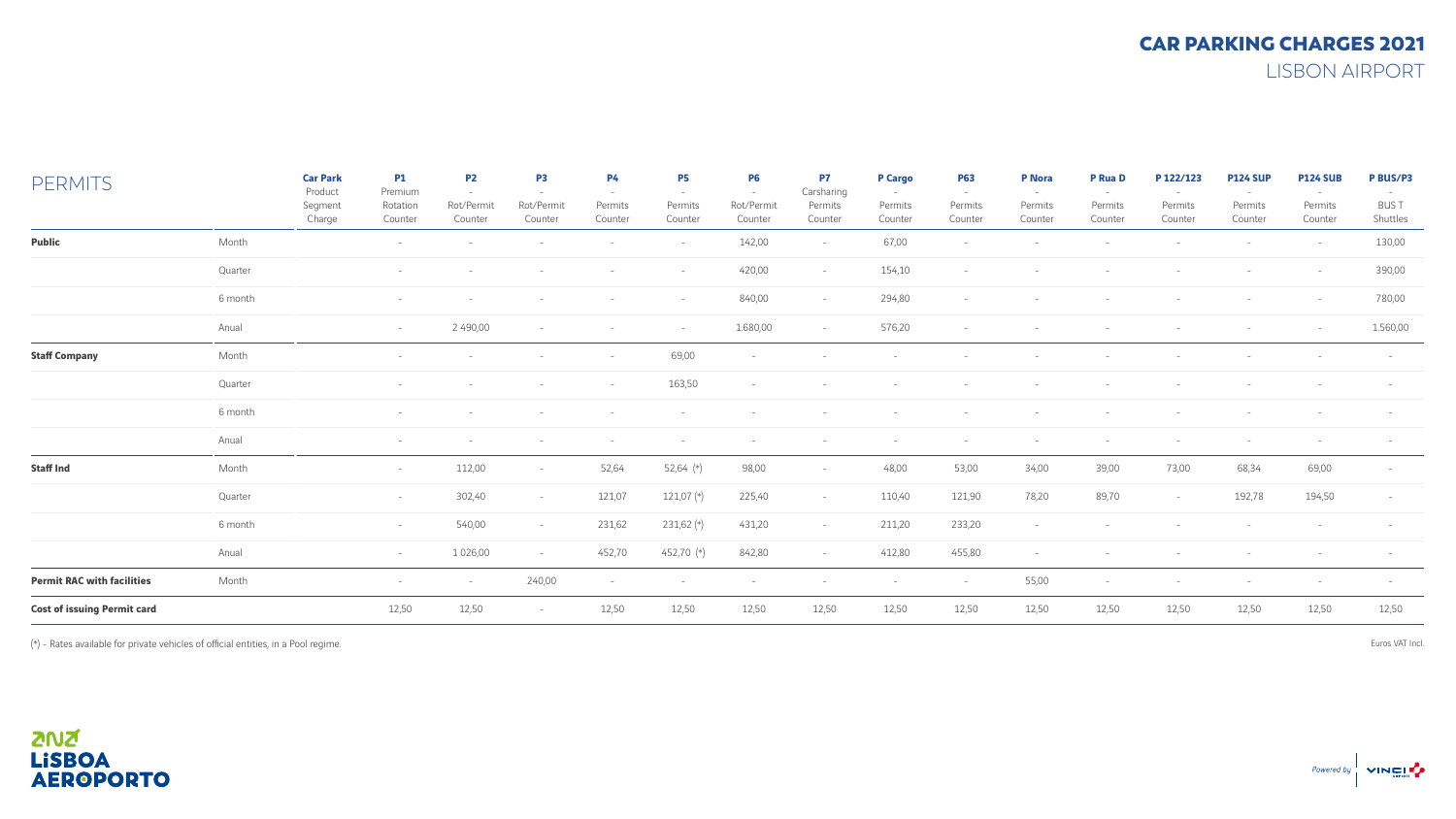## CAR PARKING CHARGES 2021

LISBON AIRPORT

| RAC WITHOUT FACILITIES<br><b>PERMITS</b> |                                                       | <b>Car Park</b><br>Product<br>Segment<br>Charge | P 122/123<br>Rot / Permit<br>Counter |
|------------------------------------------|-------------------------------------------------------|-------------------------------------------------|--------------------------------------|
| <b>Vehicles</b>                          | Month                                                 |                                                 | 36,00                                |
|                                          | Quarter                                               |                                                 | 108,00                               |
|                                          | 6 month                                               |                                                 | 216,00                               |
|                                          | Anual                                                 |                                                 | 432,00                               |
|                                          | Each 15 min. After the initial 45 min. (24:00- 18:00) |                                                 | 1,50                                 |
|                                          | Each 15 min. After the initial 45 min. (18:00-24:00)  |                                                 | 0,50                                 |
| <b>Shuttle</b>                           | Anual                                                 |                                                 | 18.000,00                            |
|                                          | Each 15 min. After the initial 45 min. (24:00- 18:00) |                                                 | 1,50                                 |
|                                          | Each 15 min. After the initial 45 min. (18:00-24:00)  |                                                 | 1,50                                 |
| <b>Cost of issuing Permit card</b>       |                                                       |                                                 | 12,50                                |

## RAC WITHOUT FACILITIES USING A TICKET (VEHICLES ONLY)

| Vehicles | 0 - 45 Minutos - this sum is divided into 2 payments of 4.50 (pickup and return) | 9,00 |
|----------|----------------------------------------------------------------------------------|------|
|          | Each 15 min. After the initial 60 min. (24:00- 18:00)                            | 1,50 |
|          | Each 15 min. After the initial 60 min. (18:00-24:00)                             | 0,50 |